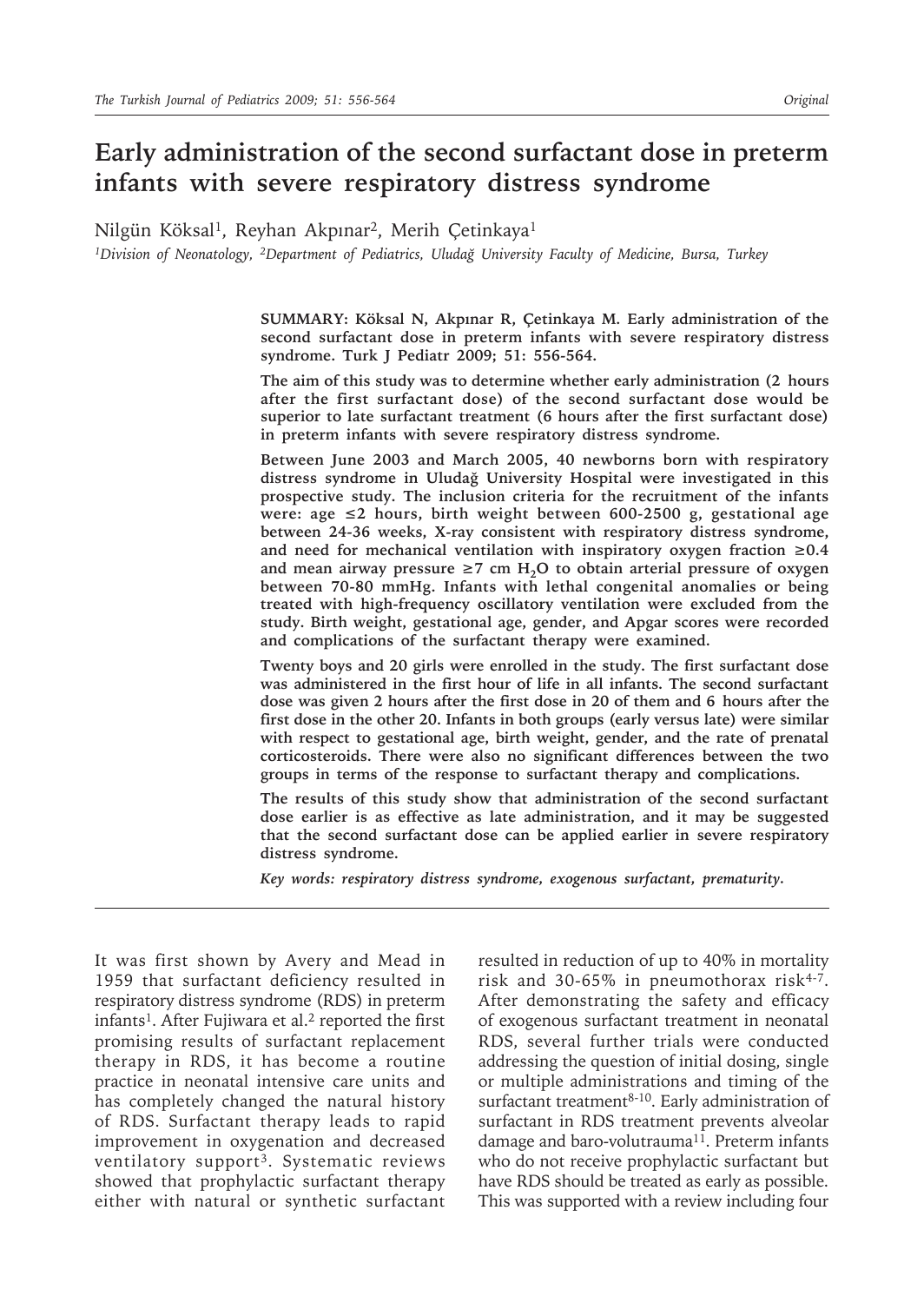randomized controlled trials. In that review, it was shown that early administration of the first dose of surfactant, such as within the first 30 minutes or the first 2 hours of life, decreased the risk of pneumothorax, pulmonary interstitial emphysema (PIE), chronic lung disease (CLD), and mortality<sup>12</sup>.

The surfactant may be metabolized rapidly and functional inactivation of surfactant can occur. Hence, multiple doses were shown to be useful to overcome this metabolization and inactivation. In two randomized controlled studies, 70% of infants were given multiple surfactant doses, and it was shown that the multiple-dose regimen decreased pneumothorax risk; a trend for decreased mortality was also reported13. Retreatment strategies may be associated with the surfactant preparation that is used. There are a few studies comparing the timing of surfactant retreatment.

We therefore aimed to determine whether early administration (2 hours after the first surfactant dose) of the second surfactant dose would be superior to late surfactant treatment (6 hours after the first surfactant dose) in preterm infants with severe RDS.

# **Material and Methods**

This prospective and randomized study was performed between June 2003 and March 2005. The infants who were admitted to the Neonatal Intensive Care Unit of Uludağ University Faculty of Medicine with RDS diagnosis were included in this study. The inclusion criteria for the infants were: age  $\leq 2$  hours, birth weight between 600-2500 g, gestational age between 24-36 weeks, X-ray consistent with RDS, and need for mechanical ventilation with inspiratory oxygen fraction (FiO<sub>2</sub>) ≥0.4 and mean airway pressure (MAP)  $\geq$ 7 cm H<sub>2</sub>O to obtain arterial pressure of oxygen (PaO<sub>2</sub>) between 70-80 mmHg. Infants with lethal congenital anomalies (e.g., lung malformations, congenital diaphragmatic hernia) or those being treated with high-frequency oscillatory ventilation were excluded from the study. The study was approved by the Ethics Committee, and informed parental consent was obtained for all infants.

The infants who fulfilled the inclusion criteria were given the first surfactant dose in the first hour of life. Infants who still needed a FiO<sub>2</sub> ≥0.4 and a MAP ≥7 cm H<sub>2</sub>O were

accepted as insufficient responders and were randomly divided into two groups for the second surfactant dose. The second surfactant dose was given either 2 or 6 hours after the first dose (20 infants in each group). Blood gas analysis was performed before the first and second surfactant doses, and at 12, 24 and 48 hours after the first surfactant dose. The results of the blood gas analyses were recorded.

The infants were intubated, and their conventional ventilation included synchronized intermittent mechanical ventilation (SIMV) with an inspiratory time of 0.35-0.40 s, positive inspiratory pressure over 20 mmHg, positive end-expiratory pressure between 4-6 cm  $H_2O$ , and respiratory rate of 20/minute. X-ray was performed and the position of the endotracheal tube was corrected by radiography, and careful auscultation of bilateral chest sounds during positive pressure ventilation with anesthesia bag was done. Before surfactant administration, PaO<sub>2</sub> was monitored by continuous pulse oximeter and was stabilized. The surfactant used in this study was beractant (Survanta; Abbott Laboratories, North Chicago, IL, USA), a modified bovine lung extract. Beractant at a dosage of 100 mg/kg body weight was administered in 4 aliquots via a small feeding tube introduced to the tip of the endotracheal tube. Positive pressure ventilation was administered for 2 minutes between each aliquot and infants remained in supine position during surfactant administration. The endotracheal tube was not suctioned for the first 6 hours after surfactant administration unless it was clinically necessary. After the first dose, decrease of the ventilatory settings was attempted. The infants were evaluated 2 hours after the first surfactant dose and if FiO<sub>2</sub> ≥0.4 and a MAP ≥7 cm H<sub>2</sub>O persisted or there was still radiographic evidence of RDS, the second surfactant dose was administered either immediately (2 hours after first dose) or 6 hours after the first surfactant dose as described above. None of the infants received a third dose of surfactant.

In the study, analyzed variables were either related to the mother (prenatal corticosteroids and cesarean delivery) or the infant (gestational age, birth weight, Apgar score at 1 and 5 minutes and gender). Complications such as pneumothorax, pulmonary hemorrhage (bright red blood in endotracheal tube associated with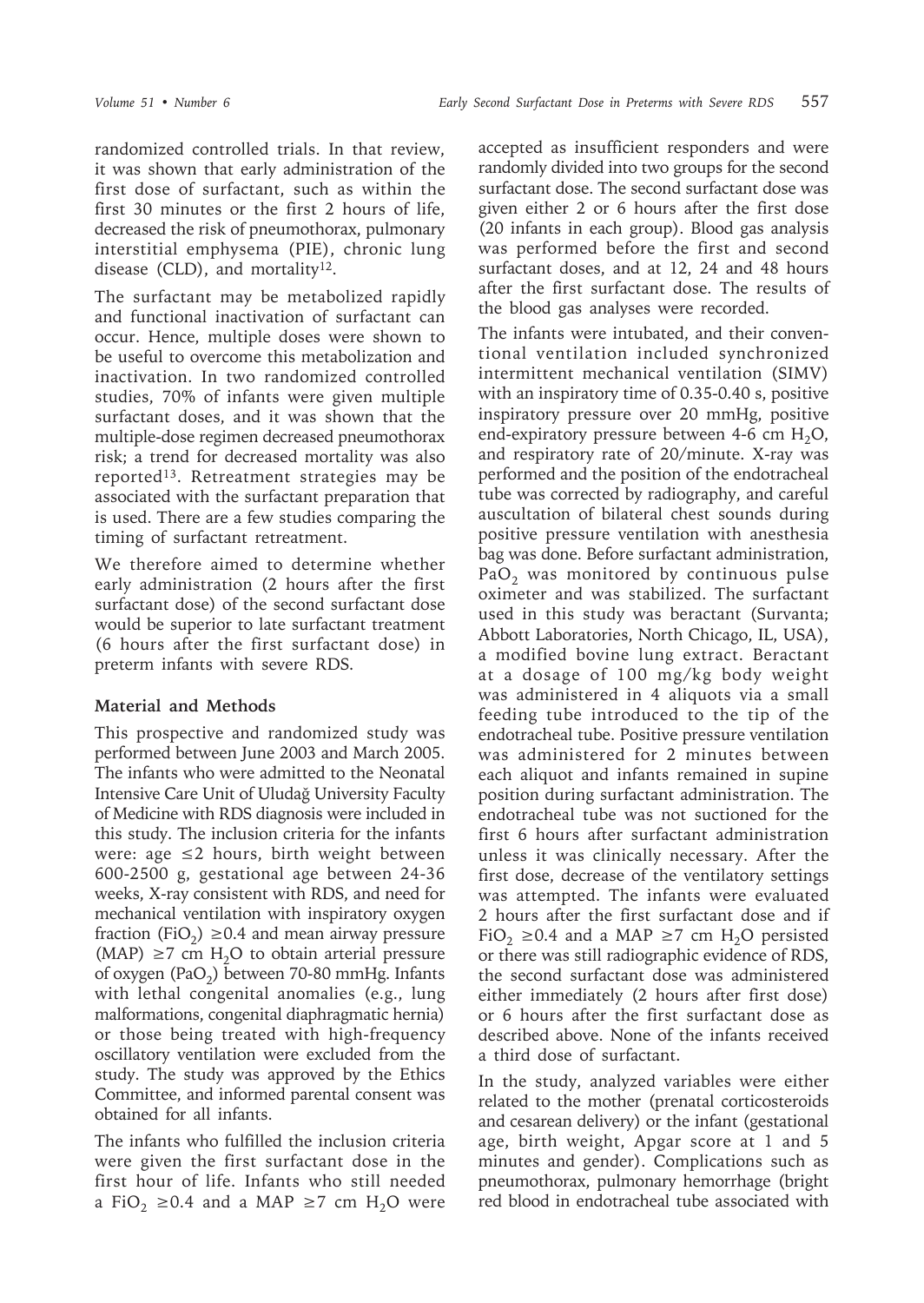acute respiratory deterioration), patent ductus arteriosus (PDA) (characteristic murmur or echocardiographic confirmation), intraventricular hemorrhage (IVH), periventricular leukomalacia (PVL), necrotizing enterocolitis (NEC), death after three days of life, and bronchopulmonary dysplasia (BPD) were also followed. Resuscitation after birth, inotropic agent and dexamethasone use, duration of ventilatory therapy, and length of hospital stay were also investigated. The percentage of improvement in the arteriolar/ alveolar ratio ( $a/ADO<sub>2</sub>$ ) associated with every surfactant dose was the dependent variable and was calculated using the formula:  $PaO<sub>2</sub> / (FiO<sub>2</sub> X)$ 713 - PaCO<sub>2</sub>/0.8). It was calculated before the first and second surfactant doses, and at 12, 24 and 48 hours after the first surfactant dose. The effects of the first and second surfactant doses were evaluated according to the improvement percentages in  $a/ADO<sub>2</sub>$  between the first and second surfactant dose and between the second dose and 12 hours later. If FiO2 was ≤0.3, peak inspiratory pressure (PIP) was between 14-18 cmH2O and ventilatory rate was <20/minute, the weaning procedure was started. When the ventilatory rate was 6/minute, if the infants were stable with PaCO<sub>2</sub> <60 mmHg for an 8-hour period, they were extubated to nasal continuous positive airway pressure (CPAP).

The modified Ballard examination was used for estimating the postnatal gestational age<sup>14</sup>. IVH was evaluated by cranial ultrasound examinations, which were performed by the same pediatric radiologist and diagnosed using the Papile classification system15. BPD was defined as oxygen dependency at 36 weeks' postconceptional

age for <32 gestational age or at 28 days of age for >32 gestational age. Grading was done according to Northway classification<sup>16,17</sup>. NEC diagnosis was defined and diagnosed using Bell criteria18. PVL was diagnosed according to Hill et al.19. PDA was diagnosed by demonstrating the patency of the ductus by echocardiography. Pneumothorax was defined on chest radiographs. Bacteria cultured from blood or tracheal aspirate accompanied by clinical deterioration and increased C-reactive protein (CRP) concentrations were diagnosed as sepsis.

For statistical analysis, Mann-Whitney U test was used for comparison of the groups. For the comparison of categorical data, chi-square and Fisher's exact chi-square tests were used. Values of p<0.05 were considered to be significant.

### **Results**

A total of 40 infants were enrolled in this study. The first surfactant dose was administered in the first hour of life in all of them. Twenty (50%) of the infants received the second surfactant dose 2 hours after the first dose (2-h group, Group 1) and the remaining 20 (50%) received a second dose 6 hours after the first dose (6-h group, Group 2). No significant differences in gestational age, birth weight, mode of delivery (cesarean section), Apgar scores at 1 and 5 minutes, gender, rate of antenatal glucocorticoid administration, resuscitation at birth, and dopamine, dexamethasone, inhaled steroid, inhaled salbutamol and furosemide treatments were observed between the two groups. Table I shows the characteristics of the two groups.

|                                          | 2-hour group $(n=20)$ | 6-h group          |         |
|------------------------------------------|-----------------------|--------------------|---------|
| Variables related with mother and infant | (Group 1)             | $(n=20)$ (Group 2) | P value |
| Antenatal corticosteroids                | $6(30\%)$             | $6(30\%)$          | > 0.05  |
| Cesarean section                         | 14 (70%)              | 18 (90%)           | > 0.05  |
| Birth weight                             | 1279±399              | $1304 + 415$       | > 0.05  |
| Gestational week                         | $29.5 + 2.37$         | $30.1 \pm 2.63$    | > 0.05  |
| APGAR at 1 minute                        | $4.50 \pm 1.79$       | $4.95 \pm 1.39$    | > 0.05  |
| APGAR at 5 minutes                       | $7.55 \pm 1.39$       | $7.55 \pm 1.14$    | > 0.05  |
| Male gender                              | $11(55\%)$            | 9(45%)             | > 0.05  |
| Resuscitation at birth                   | 17 (85%)              | 17 (85%)           | > 0.05  |
| Dopamine administration                  | 18 (90%)              | 19 (95%)           | > 0.05  |
| Dexamethasone                            | $6(30\%)$             | 7(35%)             | > 0.05  |
| Inhaled steroids                         | $6(30\%)$             | 7(35%)             | > 0.05  |
| Inhaled salbutamol                       | $6(30\%)$             | 7(35%)             | > 0.05  |
| Furosemide administration                | $6(30\%)$             | 7(35%)             | > 0.05  |

**Table I.** Characteristics of the Two Groups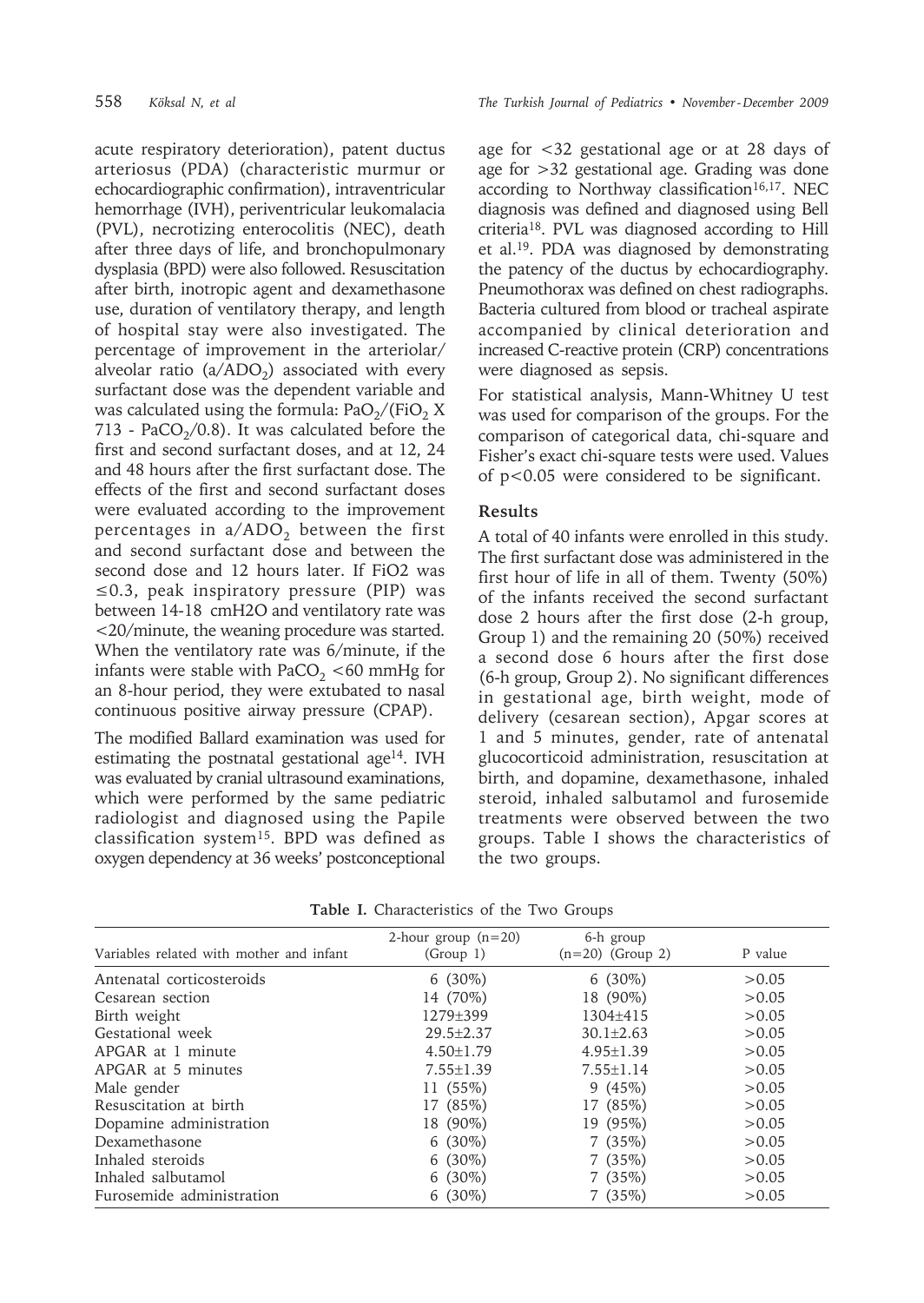The arteriolar/alveolar oxygenation ratio was used to determine the severity of RDS, and there were no significant differences between the two groups (Table II). Improvement rates in  $a/ADO<sub>2</sub>$  were also similar between the two groups (Table III). The rates of complications such as PIE, pneumothorax, pulmonary hemorrhage, PDA, IVH, PVL, NEC, death after the third day of life, BPD, day of weaning from ventilator, days on CPAP, duration of oxygen dependency, and total number of hospitalization days were similar in both groups (Table IV). Eleven (27.5%) of the babies were smaller than 1000 g (subgroups 1 [2-h] and 2 [6-h]). Six (55%) were in the 2-h group (Subgroup 1) and 4 (66.7%) of these were male;

the remaining 5 (45%) were in the 6-h group (Subgroup 2) and 2 (40%) of them were male. However, these differences were not statistically significant ( $p > 0.05$ ). There were no significant differences between the two subgroups in gestational age, birth weight, mode of delivery (caesarean section), Apgar scores at 1 and 5 minutes, gender, rate of antenatal glucocorticoid administration, resuscitation at birth, and dopamine and dexamethasone treatments (Table V). Improvement rates in a/ADO2 were also similar for both of the subgroups (Table VI). When evaluated regarding complications after surfactant administration, there were no significant differences between the two subgroups (Table VII).

Table II. Comparison of Arteriolar/Alveolar Oxygenation Ratios (a/ADO<sub>2</sub>) Between the Two Groups

| Severity of RDS $(a/ADO_2)$ | 2-hour group $(n=20)$ (Group 1)        | 6-h group<br>$(n=20)$ (Group 2)        | P value          |
|-----------------------------|----------------------------------------|----------------------------------------|------------------|
| 0 hours                     | $0.166 \pm 0.172$                      | $0.240 \pm 0.229$                      | > 0.05           |
| 2 hours                     | $0.308 \pm 0.266$                      | $0.353 \pm 0.223$                      | > 0.05           |
| 12 hours                    | $0.403 \pm 0.251$                      | $0.486 \pm 0.341$                      | > 0.05           |
| 24 hours<br>48 hours        | $0.555 \pm 0.343$<br>$0.627 \pm 0.378$ | $0.695 \pm 0.250$<br>$0.793 \pm 0.401$ | > 0.05<br>> 0.05 |

RDS: Respiratory distress syndrome.

**Table III.** Comparison of  $a/ADO<sub>2</sub>$  Improvement Ratios Between the Two Groups

| $a/ADO$ , improvement ratio as a response to surfactant therapy | 2-hour group<br>$(n=20)$<br>(Group 1) | 6-h group<br>$(n=20)$<br>(Group 2) | P value |
|-----------------------------------------------------------------|---------------------------------------|------------------------------------|---------|
| Improvement ratio from the first dose to second dose            | 98%                                   | $94\%$                             | > 0.05  |
| Improvement ratio from the second dose to 12 hours              | 70\%                                  | 77%                                | > 0.05  |
| Improvement ratio from 12 hours to 24 hours                     | 52\%                                  | 43%                                | > 0.05  |
| Improvement ratio from 24 hours to 48 hours                     | 34%                                   | $2.7\%$                            | > 0.05  |

a/ADO<sub>2</sub>: Arteriolar/alveolar oxygenation ratios.

|  |  |  |  |  |  |  | <b>Table IV.</b> Complications Seen After Surfactant Administration |
|--|--|--|--|--|--|--|---------------------------------------------------------------------|
|--|--|--|--|--|--|--|---------------------------------------------------------------------|

|                                    | 2-hour group $(n=20)$ | 6-h group<br>$(n=20)$ |         |
|------------------------------------|-----------------------|-----------------------|---------|
| Complications                      | (Group 1)             | (Group 2)             | P value |
| Pulmonary interstitial emphysema   | $\Omega$              | $1(5\%)$              | > 0.05  |
| Pneumothorax                       | $1(5\%)$              | 2 $(10\%)$            | > 0.05  |
| Pulmonary hemorrhage               | $1(5\%)$              | $\Omega$              | > 0.05  |
| Patent ductus arteriosus           | $2(10\%)$             | 2 $(10\%)$            | > 0.05  |
| Intraventricular hemorrhage        | $8(40\%)$             | $6(30\%)$             | > 0.05  |
| Periventricular leukomalacia       | $2(10\%)$             | $2(10\%)$             | > 0.05  |
| Necrotizing enterocolitis          | $1(5\%)$              | $1(5\%)$              | > 0.05  |
| Death after third day of life      | $1(5\%)$              | $1(5\%)$              | > 0.05  |
| Bronchopulmonary dysplasia         | $6(30\%)$             | 7(35%)                | > 0.05  |
| Oxygen dependency (days)           | 43.00 $\pm$ 29.18 d   | 39.65±39.58 d         | > 0.05  |
| Duration of hospitalization (days) | $56.70 \pm 31.97$ d   | $50.90 \pm 39.67$ d   | > 0.05  |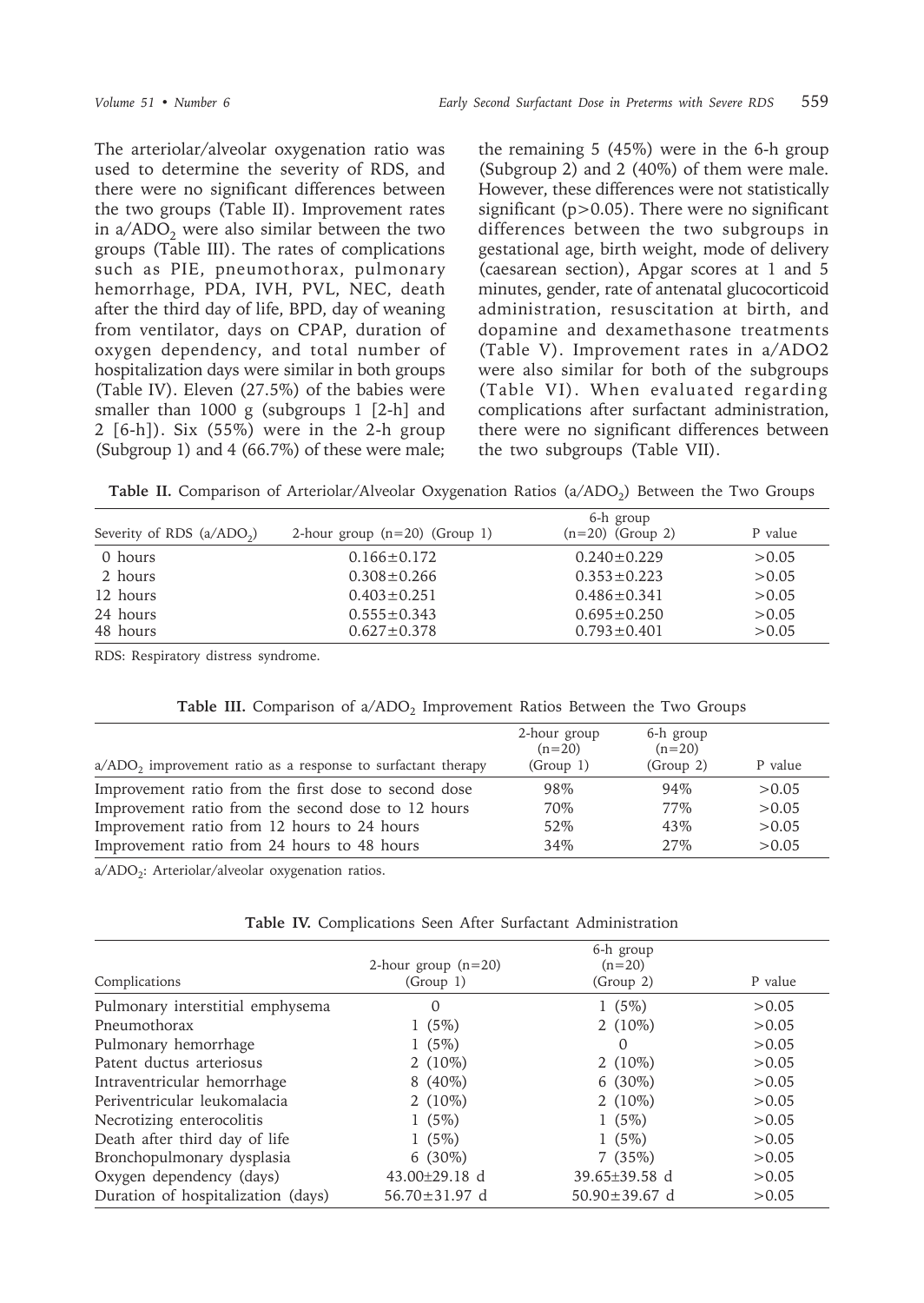|                                          | 2-h group       | 6-h group       |         |
|------------------------------------------|-----------------|-----------------|---------|
|                                          | $(n=6)$         | $(n=5)$         |         |
| Variables related with mother and infant | (Subgroup 1)    | (Subgroup 2)    | P value |
| Antenatal corticosteroids                | $2(33.3\%)$     | $3(60\%)$       | > 0.05  |
| Cesarean section                         | $4(66.7\%)$     | $3(60\%)$       | > 0.05  |
| Birth weight                             | $867 \pm 74.05$ | $826 \pm 100.3$ | > 0.05  |
| Gestational week                         | $28.5 \pm 1.83$ | $27.1 \pm 1.00$ | > 0.05  |
| APGAR at 1 minute                        | $4.66 \pm 1.86$ | $4.60 \pm 0.54$ | > 0.05  |
| APGAR at 5 minutes                       | $7.66 \pm 1.5$  | $7.20 \pm 0.83$ | > 0.05  |
| Male gender                              | $4(66.3\%)$     | 2 $(40\%)$      | > 0.05  |
| Resuscitation at birth                   | $6(100\%)$      | $5(100\%)$      | > 0.05  |
| Dopamine administration                  | $5(83.3\%)$     | $5(100\%)$      | > 0.05  |
| Dexamethasone                            | $4(66.7\%)$     | 4 $(80\%)$      | > 0.05  |
| Inhaled steroids                         | $4(66.7\%)$     | 4 $(80\%)$      | > 0.05  |
| Inhaled salbutamol                       | $4(66.7\%)$     | 4 $(80\%)$      | > 0.05  |
| Furosemide administration                | $4(66.7\%)$     | 4 $(80\%)$      | >0.05   |

|  |  | Table V. Characteristics of the Infants Weighing <1000 Grams in Both Groups |  |  |  |  |  |  |  |  |  |
|--|--|-----------------------------------------------------------------------------|--|--|--|--|--|--|--|--|--|
|--|--|-----------------------------------------------------------------------------|--|--|--|--|--|--|--|--|--|

**Table VI.** Comparison of the Two Groups Regarding a/ADO<sub>2</sub> Improvement Ratios in Infants Weighing <1000 Grams

| $a/ADO$ , improvement ratio as a response to surfactant therapy | 2-hour group $(n=6)$<br>(Subgroup 1) | 6-h group $(n=5)$<br>(Subgroup 2) | P value |
|-----------------------------------------------------------------|--------------------------------------|-----------------------------------|---------|
| Improvement ratio from the first dose to second dose            | 58%                                  | 63\%                              | > 0.05  |
| Improvement ratio from the second dose to 12 hours              | 35%                                  | 45%                               | > 0.05  |
| Improvement ratio from 12 hours to 24 hours                     | 42\%                                 | 52\%                              | > 0.05  |
| Improvement ratio from 24 hours to 48 hours                     | 30%                                  | 35%                               | > 0.05  |

a/ADO<sub>2</sub>: Arteriolar/alveolar oxygenation ratios.

Table VII. Complications Seen After Surfactant Administration in Infants Weighing <1000 Grams

| Complications                      | 2-hour group $(n=6)$<br>(Subgroup 1) | 6-h group<br>$(n=5)$ (Subgroup 2) | P value |
|------------------------------------|--------------------------------------|-----------------------------------|---------|
| Pulmonary interstitial emphysema   | 0                                    | $1(20\%)$                         | > 0.05  |
| Pneumothorax                       | $1(16.7\%)$                          | $1(20\%)$                         | > 0.05  |
| Pulmonary hemorrhage               | $1(16.6\%)$                          |                                   | > 0.05  |
| Patent ductus arteriosus           |                                      | 1 $(20\%)$                        | >0.05   |
| Intraventricular hemorrhage        | $4(66.7\%)$                          | $3(60\%)$                         | > 0.05  |
| Periventricular leukomalacia       | $2(33.3\%)$                          | 1 $(20\%)$                        | > 0.05  |
| Necrotizing enterocolitis          | $1(16.7\%)$                          | $1(20\%)$                         | >0.05   |
| Death after third day of life      | $1(16.7\%)$                          | $1(20\%)$                         | >0.05   |
| Bronchopulmonary dysplasia         | $4(66.7\%)$                          | $4(80\%)$                         | > 0.05  |
| Oxygen dependency (days)           | $61.16 \pm 35.45$ d                  | $89.80 \pm 49.37$ d               | > 0.05  |
| Duration of hospitalization (days) | $70.66 \pm 33.50$ d                  | $97.00 \pm 53.07$ d               | > 0.05  |

## **Discussion**

Exogenous surfactant has been used effectively and safely in the management of RDS. The recommended initial surfactant dose is 100 mg/kg/dose, but additional doses are usually administered in severe cases. The response to surfactant therapy depends on the quality of surfactant, the administration time, route of administration, and the surfactant dose. Surfactant administration

as early as possible prevents the collapse of the lungs and also decreases the need of mechanical ventilation<sup>20,21</sup>. In a study with immature neonatal lambs, manual ventilation performed with high pressure after surfactant administration worsened the effect of the surfactant<sup>22</sup>. Prophylactic surfactant administration is most effective when it is given with the first breath or in the first 10 minutes of life23. It was shown that the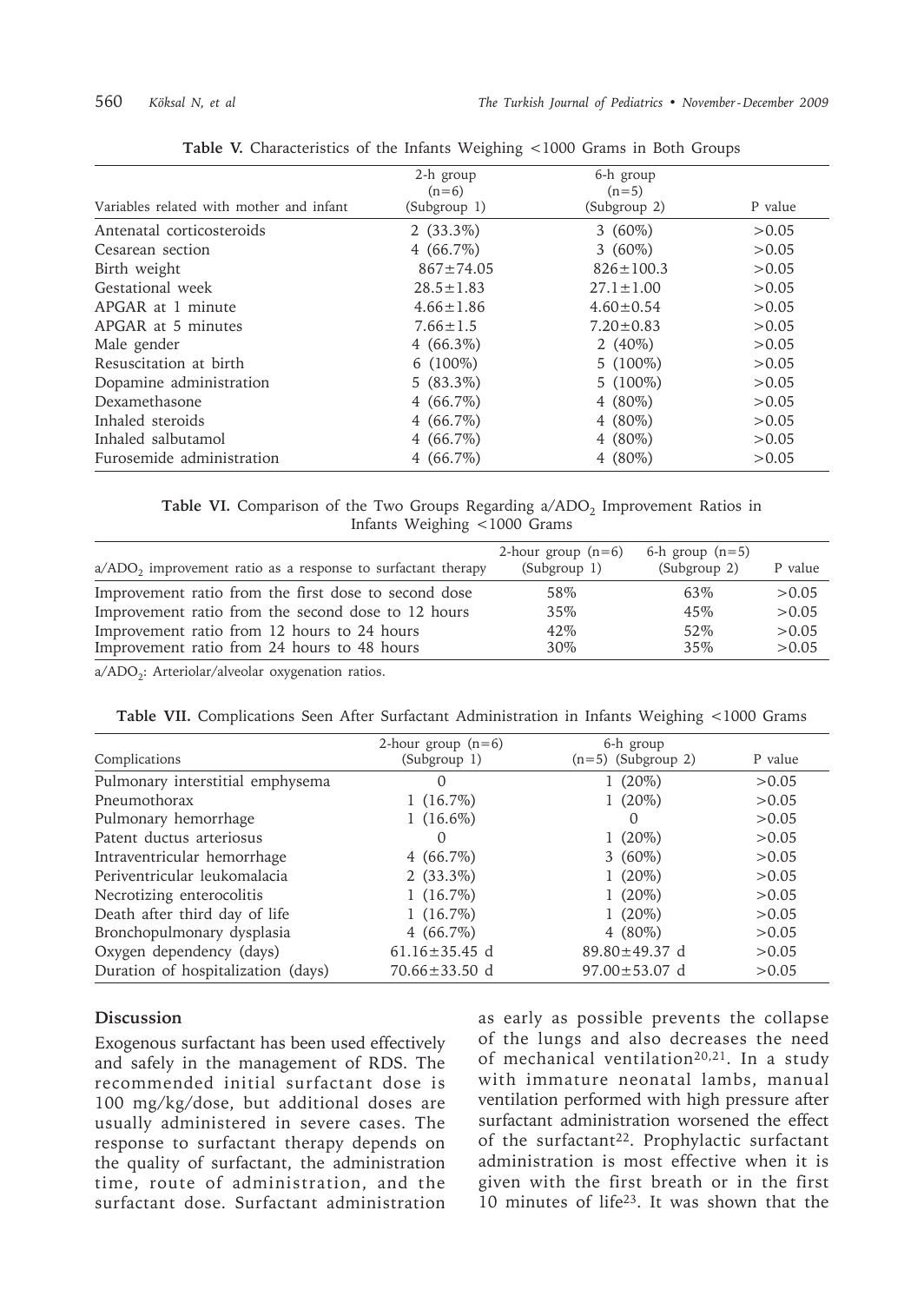incidence of pneumothorax, PIE and mortality decreased significantly with prophylactic surfactant treatment compared with rescue treatment strategies<sup>9,10,24-26</sup>. We compared the administration time of the second surfactant doses (2-h versus 6-h) in infants with severe RDS. There were no significant differences between the two groups with respect to delivery mode, antenatal corticosteroid administration rate, birth weight, gender, gestational age, resuscitation at birth, and the medications used in the postnatal period (dopamine, dexamethasone, furosemide).

When we evaluated the infants weighing <1000 g, there were also no significant differences between the two groups of infants with respect to delivery mode, antenatal corticosteroid administration rate, birth weight, resuscitation at birth, and the medications used in the postnatal period (dopamine, dexamethasone, furosemide). According to the gestational week of these severe immature infants, Subgroup 1 had smaller gestational age compared with Subgroup 2  $(27.1 \pm 1.00)$ and  $28.5 \pm 1.83$ , respectively). Subgroup 1 included 4 (66.3%) males while subgroup 2 included 2 (40%) males, but this difference was not significant.

We evaluated the severity of RDS by a/ADO2 ratio in our study. The rate was initially low but it increased after surfactant treatment and reached a maximum at 48 hours. There were no significant differences between the two groups with respect to a/ADO2 ratio. The improvement in the a/ADO2 ratio was more evident after the first surfactant dose in both groups. This increase decreased after the second surfactant dose. This may be especially true as surfactant treatment improves oxygenation and decreases mechanical ventilation. Functional residual capacity improves after surfactant treatment and this leads to increased oxygenation. This may explain the improvement in the a/ADO2 ratio. The large portion of functional residual capacity improves immediately with administration of the first surfactant dose. Therefore, it is an expected finding that the increase will be more evident after the first dose of surfactant. Although the improvement in oxygenation continues, there seems to be a decrease in improvement of oxygenation after the second surfactant dose because the major portion of the functional residual capacity of the infant has

developed after the first surfactant dose. This may also be partially explained by inhibition of the surfactant. Figueras-Aloy et al.27 reported similar a/ADO2 improvement rates between the two groups including 57 preterm infants who were given the second dose of surfactant at 2 or 6 hours after the first dose. In that study, 20 of 57 infants had a birth weight <1000 g. Our results were similar to theirs. In that study, the improvement in a/ADO2 ratio was more clear in infants weighing <1000 g in the 2-h surfactant group. Therefore, they recommended that the second surfactant dose be administered earlier than the routine administration in very preterm babies (<1000 g). However, we found no significant improvement in a/ADO2 ratio in very preterm babies weighing <1000 g, and this may be associated with the smaller number of the very preterm infants in our study compared with their study (11 versus 20, respectively).

Surfactant treatment has some complications, one of which is PIE. A reverse correlation exists between birth weight and PIE. Yu et al.28 reported the PIE rates as 32% and 22% in infants weighing  $\lt$ 1000 g and  $>$ 1000 g, respectively. This ratio decreased with the increase in new ventilatory strategies and use of surfactant. Gortner et al.25 reported PIE in 3.9% of infants. In our study, PIE was determined in no infant in Group 1 and in 5% in Group 2, but the difference was not statistically significant. Figueras-Aloy et al.27 reported the frequencies of interstitial emphysema as 10.3% and 10.7% in their 2-h and 6-h groups, respectively. In our study, PIE was not found in infants weighing <1000 g in subgroup 1 (2-h) and was determined at a rate of 20% in subgroup 2 (6-h) (n: 1); however, this difference was not statistically significant and it was thought to be associated with the small number of patients. Figueras-Aloy et al.27 reported the frequency of interstitial emphysema as 0% and 22.7% in the very preterm infants in the 2-h and 6-h groups, respectively. Thus, our results were concordant with the findings in the literature.

Pneumothorax is another complication, and Berg et al.<sup>29</sup> reported its frequency in RDS as between 20.7% and 39.7%. Sly et al.30 reported the pneumothorax frequency as 14%. The incidence of pneumothorax decreased markedly after the use of surfactant therapy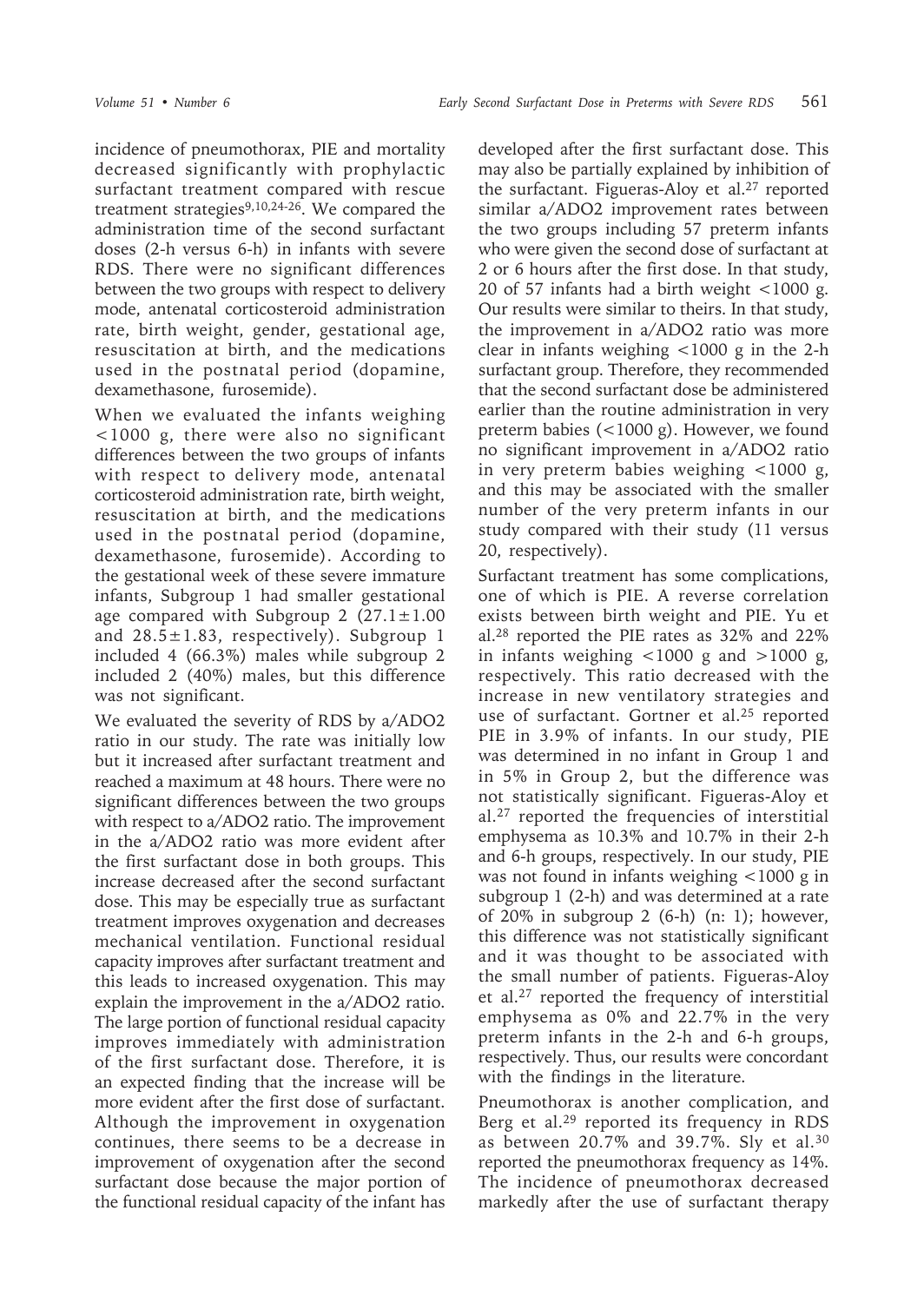and new ventilatory strategies<sup>31</sup>. Gortner et al.25 reported the pneumothorax rate as 3.9% after surfactant administration. Figueras-Aloy et al.27 found pneumothorax in 10.3% and 14.3% of infants after the second surfactant dose in the 2-h and 6-h groups, respectively. In our study, pneumothorax developed after the second surfactant dose administration in 5% and 10% of infants in Groups 1 and 2, respectively, but the difference was not statistically significant. When the babies <1000 g were evaluated, Figueras-Aloy et al.27 reported pneumothorax frequency as 22.2% and 18.2% in the early and late groups, respectively. We found pneumothorax in 16.7% and 20% of the infants in subgroups 1 and 2, respectively, and these rates were similar to those in the literature.

The American Academy of Pediatrics reported a BPD frequency of 23% for infants weighing <1500 g in 1995-199632. The frequency of BPD reversely correlates with gestational age and birth weight. Gortner et al.25 reported BPD frequency as 23%. Figueras-Aloy et al.<sup>27</sup> found BPD in 86.2% of the infants who received the second surfactant dose earlier and in 67.9% of the infants who received it later. They also reported BPD development in 66.7% and 81.8% of the infants <1000 g who were given the second surfactant dose early or late, respectively. In our study, we found BPD in 30% and 35% of the infants in Groups 1 and 2, respectively. BPD frequency increased as the gestational age and birth weight decreased; thus, our results are consistent with the literature.

Pulmonary hemorrhage, another complication of surfactant therapy, was reported to be higher with natural surfactant preparations (5-6%) compared with synthetic ones (1-3%) (33). Braun et al. (34) found pulmonary hemorrhage in 1.8% and 3% of the infants weighing <1500 g and who were <32 gestational weeks, before and after surfactant administration, respectively. Gortner et al.<sup>25</sup> found no pulmonary hemorrhage after the early surfactant administration but they determined pulmonary hemorrhage in 1.2% of the infants who received late surfactant. Figueras-Aloy et al.<sup>27</sup> reported pulmonary hemorrhage at frequencies of 13.8% and 3.6% after early and late second surfactant dose administration, respectively. In our study, pulmonary hemorrhage after early and late second surfactant dose was reported at rates of 5% and 0%, respectively. These results were also concordant with the literature. IVH is usually seen in premature infants. The incidence of IVH was reported to be 20% in the 1990's (35). Herting et al.<sup>36</sup> reported IVH frequency as 43%, and 21% of them were grades 3 and 4. Köksal et al.37 reported its incidence as 15% in our neonatal intensive care unit (NICU) in an early study, and grades 1, 2, 3 and 4 were reported at rates of 50%, 17%, 11%, and 22%, respectively. Figueras-Aloy et al.27 reported IVH incidences of 27.6% and 25.9% in the 2-h and 6-h groups, respectively. In our present study, we found IVH in 8 of the infants (40%) in Group 1. None of the mothers of these infants received antenatal steroids before delivery. Although all of the infants had resuscitation during birth, no advanced resuscitation or intubation was performed to the infants with IVH compared with the infants without IVH. IVH was determined in 6 infants (30%) in Group 2, and three mothers had received antenatal steroid and all of these infants were <1000 g. The high IVH incidence in Group 1 in our study may be associated with no administration of antenatal steroids, low birth weight and trauma related with resuscitation. PDA, NEC and PVL are the other complications seen after surfactant administration. Our results with respect to these complications are shown in Tables IV and VII, and we found all of our results to be comparable with the literature.

The overall durations of mechanical ventilation, CPAP therapy and oxygen dependency in infants in Group 1 were found as  $11.7\pm8.17$ days,  $15.05 \pm 10.62$  days and  $43.00 \pm 29.18$ days, respectively. The duration of these therapies in the infants in Group 2 were 12.25±9.57 days, 13.95±11.13 days and  $39.65 \pm 39.58$  days, respectively, and there were no significant differences between the two groups  $(p>0.05)$ . We found the duration of mechanical ventilation, CPAP and oxygen dependency in subgroups 1 and 2 as  $22.3 \pm 15.3$  days,  $20.3 \pm 15.1$  days,  $61.16 \pm 35.45$ days and  $31.2 \pm 20.23$  days,  $22.8 \pm 18.15$  days,  $89.80 \pm 49.37$  days, respectively. There were no significant differences between two subgroups. This may be associated with the small number of patients. Although these differences were not statistically significant, these results showed that the durations of mechanical ventilation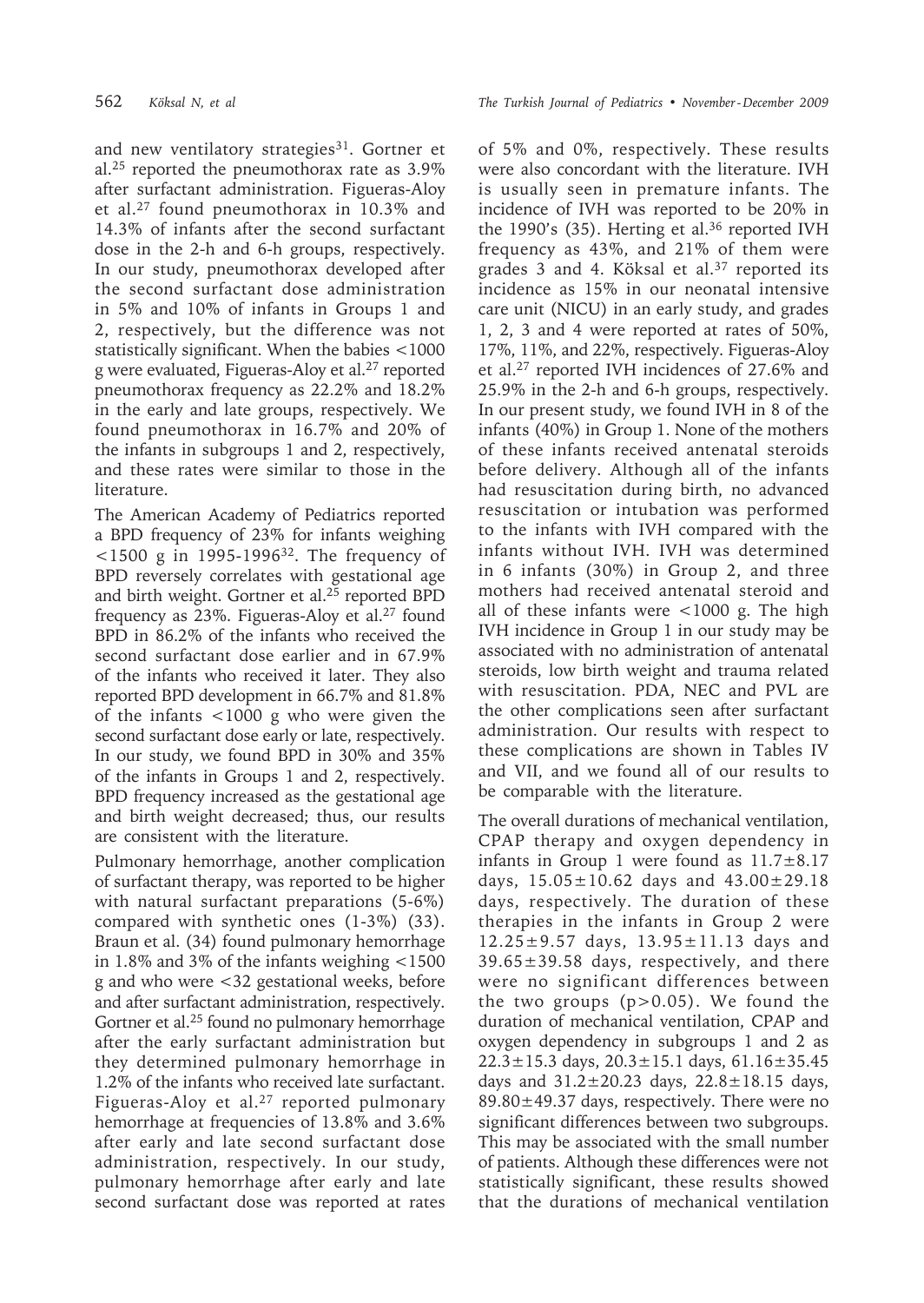and oxygen dependency were longer in infants  $\langle$  <1000 g compared with the others ( $>$ 1000 g), and this was concordant with the literature. The length of hospital stay increased as the gestational age and birth weight decreased. Egberts et al.38 reported length of hospital stay as 65-71 days in infants with RDS. Also, Gortner et al.<sup>25</sup> found the length of hospital stay to range between 61 and 63 days in infants with RDS. The lengths of hospital stay in the infants in Groups 1 and 2 were 56.70±31.97 days and 50.90±39.67 days, respectively, in our study. As expected, hospital stay was longer in the very preterm babies (<1000 g), as 70.66±33.50 days and 97.00±53.07 days in subgroups 1 and 2, respectively. Although the duration in subgroup 1 was shorter than in subgroup 2, the difference was not statistically significant (p>0.05). This may be associated with the limited number of our study population.

The mortality rate in RDS increases as the gestational age and birth weight decrease. Mortality in RDS occurs mainly due to IVH, BPD and infections. Death due to RDS was reported to be 32% in 1970 but decreased to 11% in 1994 with the development of ventilatory strategies and use of surfactant<sup>39</sup>. Gortner et al.<sup>25</sup> reported the mortality rate as 3.2%. Figueras-Aloy et al.27 found mortality rates as 3.4% and 10.7% in infants in the early and late second surfactant dose groups, respectively. Although, it was three times higher in the late group, the difference was not found to be significant. In our study, the rate of death after the third day of life was found to be 5% in both groups, and this was similar to the literature.

In conclusion, exogenous surfactant therapy has become standard for the treatment of premature infants with RDS. The studies are ongoing for predicting the appropriate use of surfactant. Although the general approach is to give the second surfactant dose 6 hours after the first dose, some studies have suggested that early surfactant administration improved oxygenation and decreased the complications. In our study, our results showed that there were no significant differences between the groups who were given the second surfactant dose 2 hours or 6 hours after the first dose. The improvement in oxygenation in infants weighing <1000 g reported by Figueras-Aloy et al.27 was not seen in our study. This may be

associated with the small number of patients in this study. Although we conclude that the second surfactant dose can be administered 2 hours after the first dose in severe RDS, further prospective studies investigating the administration time of surfactant with more patients must be conducted.

### **REFERENCES**

- 1. Avery ME, Mead J. Surface properties in relation to atelectasis and hyaline membrane disease. Am J Dis Child 1959; 97: 517-523.
- 2. Fujiwara T, Maeta H, Chida S, Morita T, Watabe Y, Abe T. Artificial surfactant therapy in hyaline-membrane disease. Lancet 1980; 1: 55-59.
- 3. Couser RJ, Ferrara TB, Ebert J, Hoekstra RE, Fangman JJ. Effects of exogenous surfactant therapy on dynamic compliance during mechanical breathing in preterm infants with hyaline membrane disease. J Pediatr 1992; 116: 119-124.
- 4. Soll RF. Surfactant treatment of the very preterm infant. Biol Neonate 1998; 74: 35-42.
- 5. Soll RF. Prophylactic natural surfactant extract for preventing morbidity and mortality in preterm infants (Cochrane Review) In: The Cochrane Library. Issue 3. Oxford: Update Software; 2003.
- 6. Soll RF. Synthetic surfactant for respiratory distress syndrome in preterm infants (Cochrane Review) In: The Cochrane Library. Issue 3. Oxford: Update Software; 2003.
- 7. Soll RF. Prophylactic synthetic surfactant for preventing morbidity and mortality in preterm infants (Cochrane Review) In: The Cochrane Library. Issue 3. Oxford: Update Software; 2003.
- 8. Kendig JW, Notter RJ, Cox C, et al. A comparison of surfactant as immediate prophylaxis and as rescue therapy in newborns of less than 30 weeks' gestation. N Engl J Med 1991; 324: 865-871.
- 9. Konishi M, Fujiwara T, Chida S, et al. A prospective, randomized trial of early versus late administration of a single dose of surfactant-TA. Early Hum Dev 1992; 29: 275-282.
- 10. [No authors listed]. Early versus delayed neonatal administration of a synthetic surfactant-the judgment of OSIRIS. The OSIRIS-Collaborative Group (open study of infants at high risk of or with respiratory insufficiency--the role of surfactant). Lancet 1992; 340: 1363-1369.
- 11. Nilsson R, Grossman G, Robertson B. Lung surfactant and the pathogenesis of neonatal bronchiolar lesions induced by artificial ventilation. Pediatr Res 1978; 12: 249-255.
- 12. Suresh GK, Soll RF. Overview of surfactant replacement trials. J Perinatol 2005; 25: 40-44.
- 13. Soll RF. Multiple versus single dose natural surfactant extract for severe neonatal respiratory distress syndrome (Cochrane Review) In: The Cochrane Library. Issue 3. Oxford: Update Software; 2003.